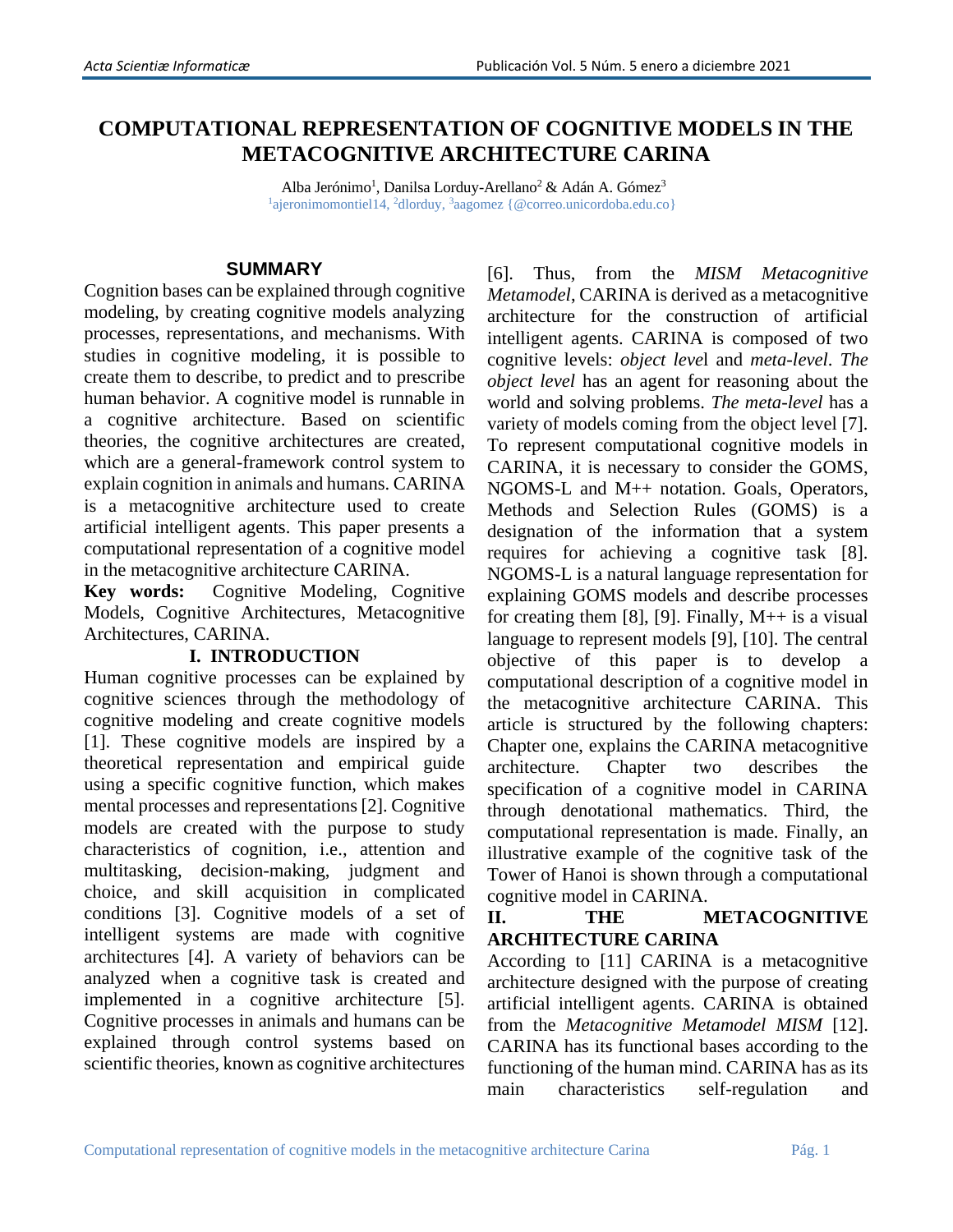metamemory using metacognitive mechanisms of introspective monitoring and meta-level control. [11],[13].

CARINA, according to [14] is constituted by three elements. Thus, the term, ''mechanism'' incorporates entities and activities (i.e. it contains two types of static and dynamic characteristics). An additional element are the entities in CARINA which are called ''cognitive elements''.

Basic, structural, and functional elements are integrated into CARINA thanks to MISM [15]. Structural elements that allow the creation of functional and basic elements. In the structural elements the main one is called "cognitive level". In this sense, the tasks that execute reasoning and decision making are called functional elements. And the basic elements allow reasoning and metareasoning processes to be realized.

## **III. FORMAL REPRESENTATION OF COGNITIVE MODELS IN CARINA**

According to [17] cognitive models in CARINA are structured by:

 $CM \triangleq (P, G, S, MS, PK, SK)$ Where:

 $P$  is the problem to be solved using CARINA.

 $g \in G$ , where g represents a Goal. A goal is an objective whose the running system must complete. Thus, Goals are objectives that allow the accomplishment of a task or process [16].

 $s \in S$  where s is a Sensor. The Sensor has the purpose of monitoring the profiles of cognitive tasks to prevent irregularities that may create reasoning failures in the execution of a cognitive task [17].

 $m \in MS$ , where  $m$  is a Mental State. Mental States are defined as Boolean variables that can be true or

false. Thus, a MS indicates the current state in which an intelligent cognitive agent is found [9].

PK , is the specification of the Procedural Knowledge System required to accomplish the cognitive task. I. e., the production rules structure the Procedural Knowledge in CARINA [18]. Thus:

 $r \in R$ , r is a production rule, with

r≜(condition, conclusion) With: condition  $\triangleq$  (AS, C)

With AS are a set of variables that specify the values used to activate the rule  $(r)$ , in this context a rule  $(r)$  is activated if exists a complete coincidence with the variables of AS

 $c \in C$  and  $c \neq C$  and  $c \neq AS$ 

c is a constraint, it is used to specify an additional constraint created by the cognitive designer. Thus,

constraint in some cases could be  $c = \{ \}$ 

C are conclusions. Conclusions are actions which

are activated when the rule  $(r)$  is achieved.

Thus,  $a \in A$  where a is an action.

SK is the Semantic Knowledge. Semantic knowledge is the knowledge necessary to fulfill the cognitive task, that is, SK is a set of beliefs stored in semantic memory to be used when the reasoning process occurs.

With:

 $f \in F$  with f is a Field Where:

 $F_{\scriptscriptstyle{\rm D}} \subset F \wedge F_{\scriptscriptstyle{\rm B}} \subset F$ 

F is an attribute which belongs to the SMU

SMU is the Semantic Memory Unit, which belongs to Semantic Memory and has:

 $F_D$  is a type of data (e.g. string and integer)

 $F_B$  is a type of data with the purpose to select the Beliefs located in the Semantic Memory.

Finally,  $\beta$  which are Beliefs. Beliefs are elements of Declarative Knowledge, i. e., information which takes facts or notions from the environment, which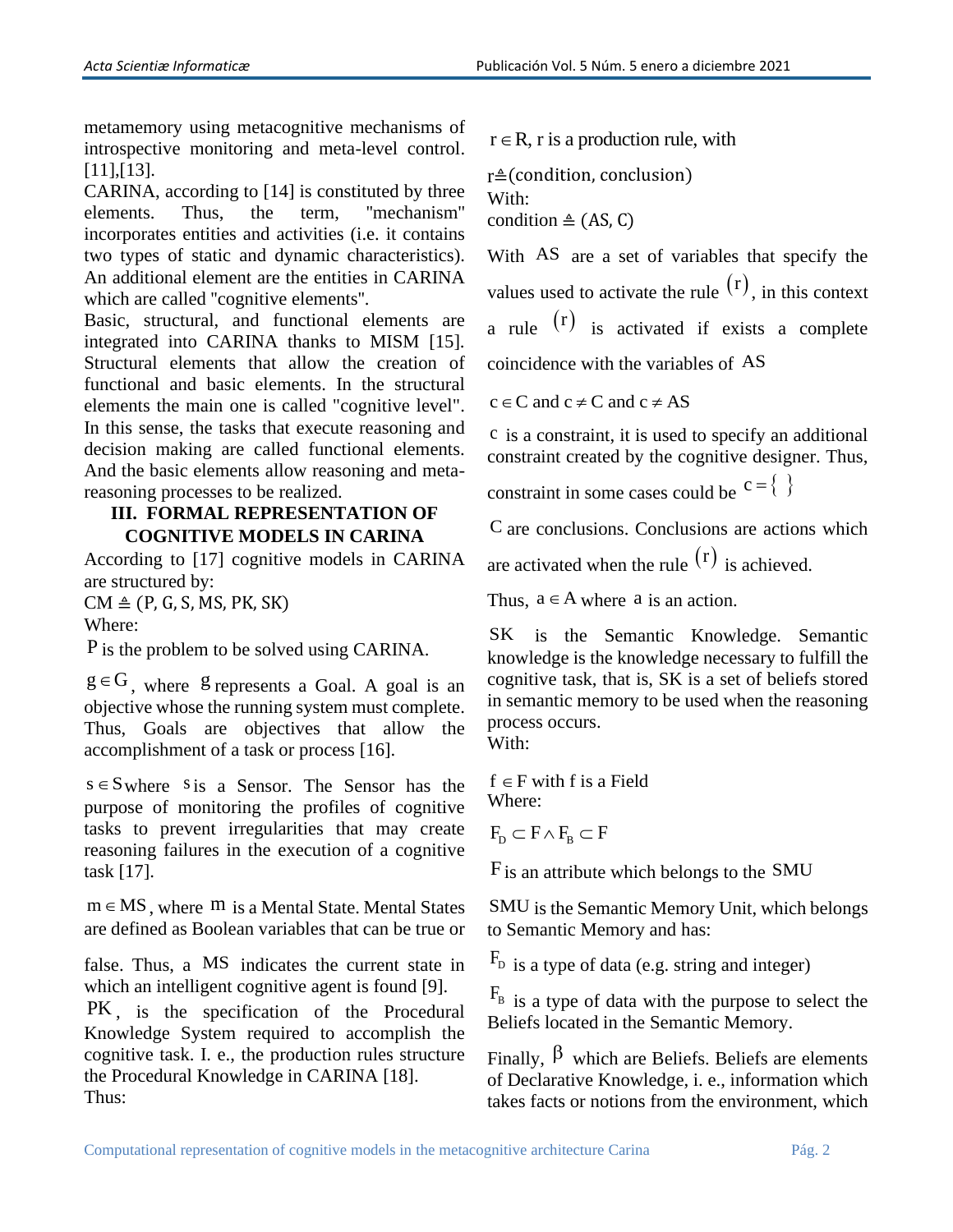are stored. Furthermore, Beliefs are the minimum unit on which the structure of Semantic Memory is based on CARINA [17], [19].

## **IV. COMPUTATIONAL REPRESENTATION OF COGNITIVE MODELS IN CARINA**

CARINA receives information about the environment using an open standard data interchangeable format (JSON). In order to describe it in a computational way, the cognitive models in CARINA, the elements are detailed through a JSON file (See Figure 1).



Fig. 1. Computational specification of a cognitive model in CARINA [Own source].

According Figure 2, a JSON file based on a cognitive model to be executed in CARINA, this model has the following elements:

name: it is the name given to the knowledge domain to be solved in CARINA.

type: it is the classification made by the cognitive designer to characterize the cognitive model to be created.

problem: is the name of cognitive task to be solve, which is conformed by:  $a "type"$  () and variables where calculations will be saved, and are triggered in "empty".

mental States: are variables Booleans (true or false).

goals: A goal is an objective that aims to

accomplish a task or process, characterized by: "mental state name" (mental state's name) which is initialized in "empty", also, "current value": false, determinates the value which characterizes the current state of the mental one, it is started by default in "false"; and a "target value":true, defines the value which must be achieved by the system after realizing the cognitive model and it usually starts by default in "true".

production rules: Production rules are conformed by the Procedural Knowledge in CARINA, which are compose by: "rule name" (rule's name), {"condition", "attention system", "problem": "problem\_name" , "mental\_state": "empty" (started in "empty"), "goal", "state": "empty" (started in "empty"), "sensor": "empty" (started in "empty"), "constraint": (some cases is empty), "conclusion": which have:

"action1", "name action", "complete": (state of action, started in "false").

beliefs: Beliefs are the minimum unit that structure Semantic Memory in CARINA. Which have: "typeSMU": (knowledge's type, saved in semantic memory) and has "type", i.e., the variables' name and "value", which modified if it is a different special data for storing Beliefs.

## **V. ILLUSTRATIVE EXAMPLE**

According to the cognitive modeling methodology proposed by [20] a user-based cognitive model for the algorithm of the Tower of Hanoi in the metacognitive architecture CARINA [8] is presented below:

- *1. Selection of Cognitive Task:* In this example, the cognitive task selected was a cognitive model for the Towers of Hanoi Algorithm in CARINA.
- *2. Obtaining Information for Describing the Cognitive Task:* Cognitive task information was obtained using users and some documentary sources as background information. *Users:* four high school 8th grade students from a programming course. *Description of Cognitive Task to be Developed by User:* A user-based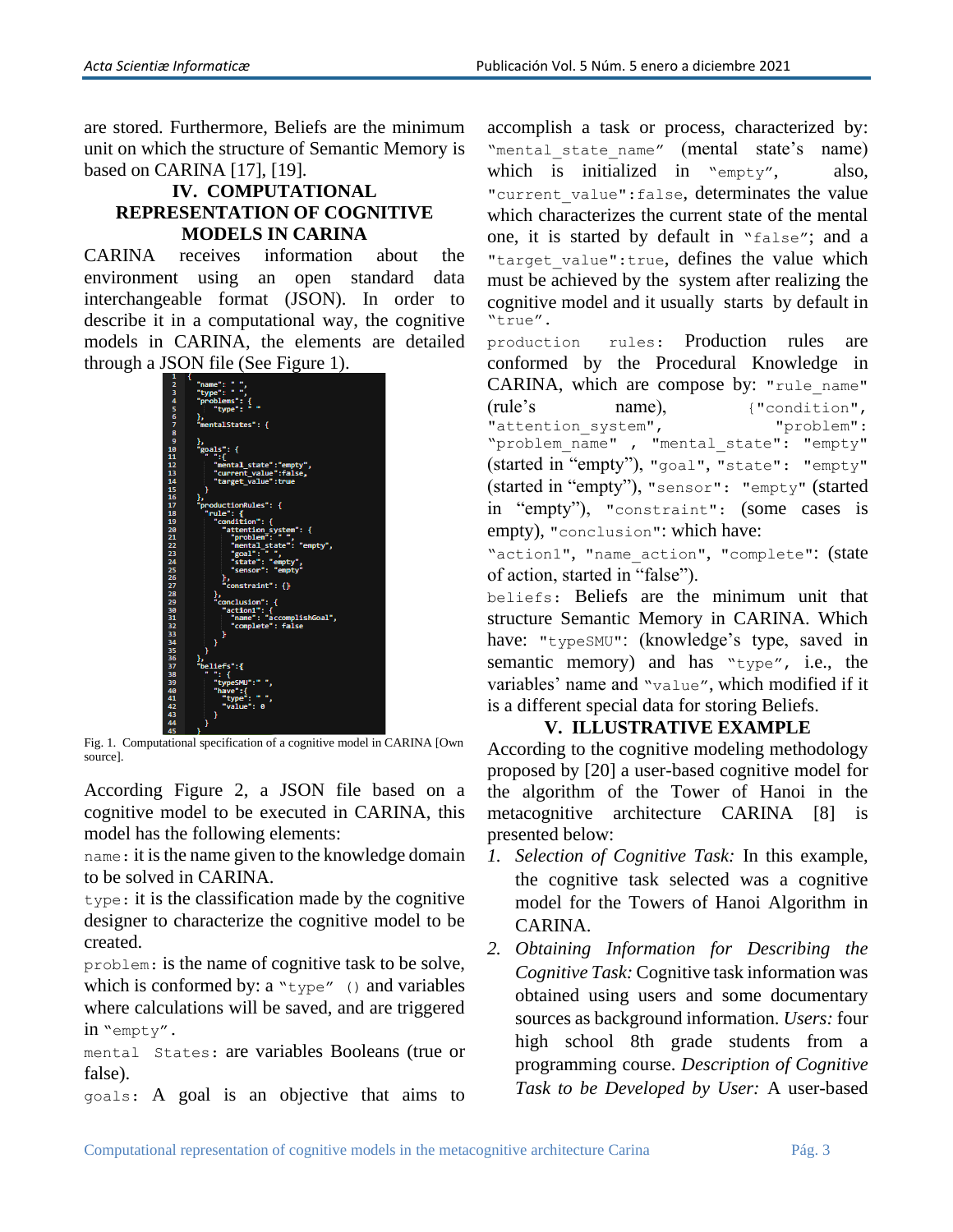cognitive model allows the user to accomplish a specific cognitive task to analyze mental processes and make predictions based on observations and then express them in algorithmic terms. This is possible using wellstructured problems such as the Towers of Hanoi [21]. The technique Goals, Operators, Methods and Selection Rules (GOMS), facilitate the analysis of this type of cognitive models, which is a specification of the knowledge that a system needs to achieve a cognitive task. In addition, a well-defined natural language notation called NGOMS-L is necessary to express the GOMS models [8].

*3. Description of Cognitive Task in Natural Language:* After classification of the participants, three of them understood the cognitive task, where they applied the correct mental actions and understood the rules of the problem. The fourth participant deserted from the game before completing it, explaining that he did not understand it (see Table 1).

| TABLE <sub>1</sub><br>DESCRIPTION OF THE COGNITIVE TASK IN NATURAL<br>LANGUAGE |                              |  |
|--------------------------------------------------------------------------------|------------------------------|--|
| Successful subject                                                             | Unsuccessful Subject         |  |
| Move green disk to peg B                                                       | Move green disk to peg<br>-В |  |
| Move yellow disk to peg C                                                      | Move yellow disk to peg C    |  |
| Move green disk to peg C                                                       | Move green disk to peg A     |  |
| Move orange disk to peg B                                                      | Move yellow disk to peg B    |  |

Description of the Cognitive task in Natural Language. This table was adapted from: Y. P. Flórez, A. J. Jerónimo, M. E. Castillo, and A. A. Gómez, "User-Based Cognitive Model in NGOMS-L for the Towers of Hanoi Algorithm in the Metacognitive Architecture CARINA," in *Proc. ICAETT*, Quito, Pichincha, Ecuador, 2019, pp. 473–484..

*4. Cognitive Task in GOMS (NGOMS-L):* In this stage, a set of goals and sub-goals are defined as the steps to be accomplished in order to achieve the cognitive task that will be computationally described. The steps are expressed in NGOMS-L denotating the Goals, Actions and Mental States. Figure 2 shows an inventory of the cognitive model elements in NGOMS-L.

Fig. 2. Description of cognitive task in GOMS (NGOMS-L). This figure was adapted from: Y. P. Flórez, A. J. Jerónimo, M. E. Castillo, and A. A. Gómez, "User-Based Cognitive Model in NGOMS-L for the Towers of Hanoi Algorithm in the Metacognitive Architecture CARINA," in *Proc. ICAETT*, Quito, Pichincha, Ecuador, 2019, pp. 473–484.

| Goals Inventory                                                                                                   | Mental States Inventory                                       | Actions Inventory                                                                                                                                    |
|-------------------------------------------------------------------------------------------------------------------|---------------------------------------------------------------|------------------------------------------------------------------------------------------------------------------------------------------------------|
| Goaly <sub>701</sub> : Subject moves green disk                                                                   | Mental Stateo <sub>rm</sub> : Green disk is moved to peg C.   |                                                                                                                                                      |
| to peg B.<br>Goaly <sub>702</sub> : Subject moves yellow disk                                                     | Mental Stateo <sub>na</sub> : Orange disk is moved to peg B.  | $\alpha_{200}^{\rm c}$ ) Accomplish goal $\nu_{200}$<br>$\alpha_{202}^c$ : Return with goal<br>accomplished.<br>$\alpha_{702}^c$ : Choose green disk |
| to peg C.<br>Goaly <sub>703</sub> : Subject moves green disk<br>to peg C.                                         | Mental State o <sub>rm</sub> : Yellow disk is moved to peg A. |                                                                                                                                                      |
| Goaly <sub>704</sub> : Subject moves orange disk<br>to peg B.<br>Goaly <sub>zas</sub> : Subject moves vellow disk | Mental State Cross: Yellow disk is moved to peg B.            | $\alpha_{\text{rad}}^{\text{c}}$ : Select peg<br>$\alpha_{\text{res}}^c$ : Put green disk in selected                                                |
| to peg A.<br>Goaly <sub>706</sub> : Subject moves yellow disk                                                     | Mental State <sub>797</sub> : Red disk is moved to peg C.     | peg<br>$\alpha_{206}^c$ : Choose yellow disk                                                                                                         |
| to peg B.<br>Goaly <sub>707</sub> : Subject moves red disk to<br>peg C.                                           | Mental State G <sub>708</sub> : Green disk is moved to peg A. | $\alpha_{\text{res}}^c$ : Put vellow disk in selected<br>peg                                                                                         |
| Goaly <sub>708</sub> : Subject moves green disk<br>to peg A.<br>Goaly <sub>zos</sub> : Subject moves orange disk  | Mental State <sub>709</sub> : Orange disk is moved to peg A.  | $\alpha_{212}^c$ : Choose orange disk<br>$\alpha$ <sup>2</sup> <sub>1</sub> ,: Put orange disk in selected                                           |
| to peg A.<br>Goaly <sub>710</sub> : Subject moves orange disk                                                     | Mental State <sub>710</sub> : Orange disk is moved to peg C.  | peg<br>$\alpha_{\text{tot}}^c$ : Choose red disk                                                                                                     |
| to peg C.<br>Goaly <sub>711</sub> : Subject moves purple disk<br>to peg B.                                        | Mental State <sub>711</sub> : Purple disk is moved to peg B.  | $\alpha_{2n}^c$ : Put red disk in selected peg                                                                                                       |
| Goaly <sub>712</sub> : Subject moves red disk to<br>peg A.                                                        | Mental State $\sigma_{712}$ : Red disk is moved to peg A.     | $\alpha_{241}^c$ : Choose purple disk<br>$\alpha_{2+1}^c$ : Put purple disk in selected                                                              |
| Goaly <sub>713</sub> : Subject moves purple disk<br>to nea C.                                                     | Mental State <sub>713</sub> : Purple disk is moved to peg C.  | peg                                                                                                                                                  |

*5. Cognitive Model from NGOMS-L to M++ Language:* Representation in M ++ of the cognitive model in NGOMS-L to be executed in CARINA. The Figure 3 shows that goals are achieved when the required mental state is fulfilled. Thus, the reasoning process in CARINA is performed in the *object-level*, changing a problem that has various initial states for various final states, using a set of *preconditional* and *post-conditional* actions.



Fig. 3. Representation in  $M + \theta$  f the cognitive model in NGOMS-L to be executed in CARINA [Own source].

6. *Runnable Cognitive Model in Carina of Towers of Hanoi Algorithm:* The computational cognitive model for the Tower of Hanoi algorithm was developed in an open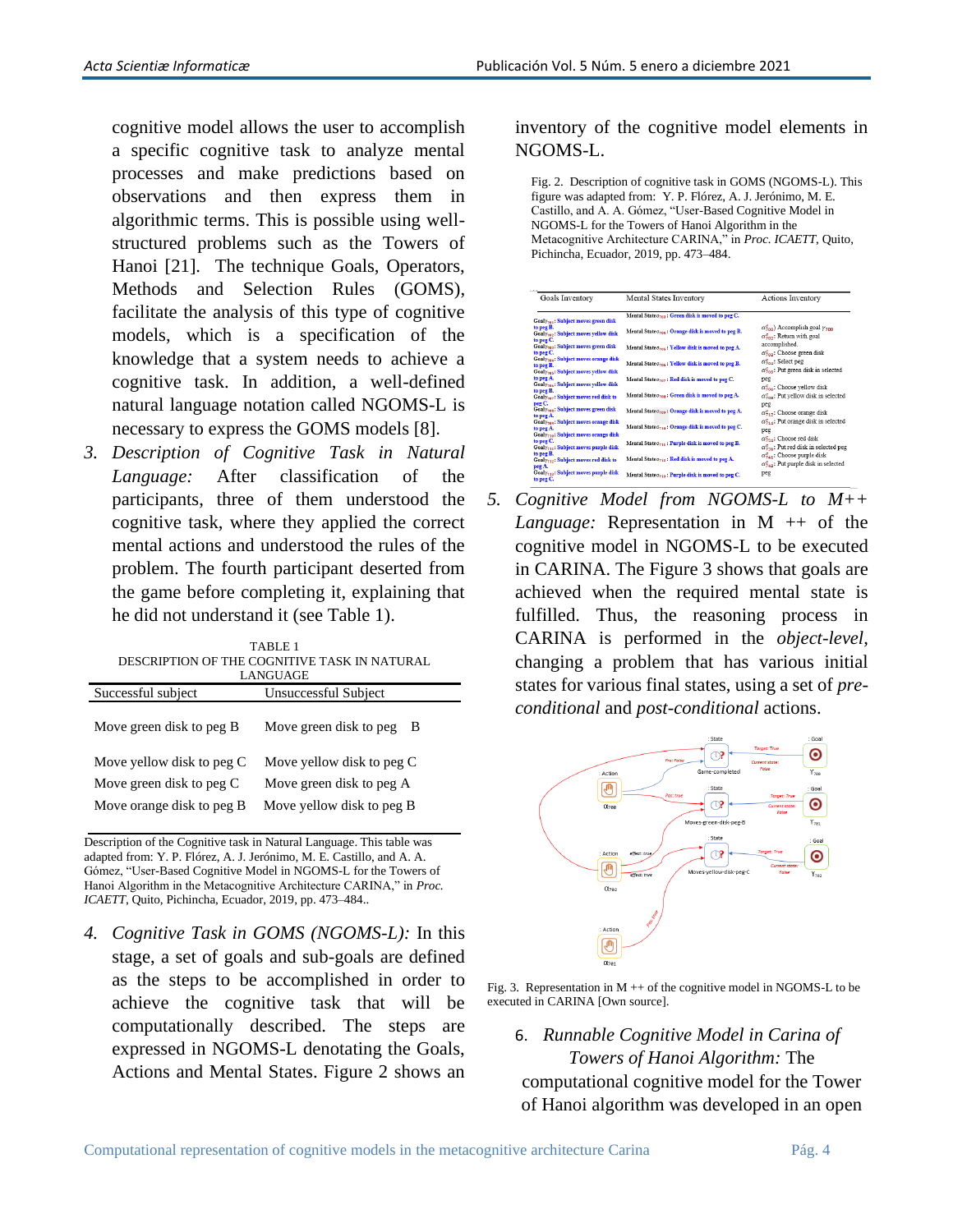standard file format (JSON), thus the code is able to be executed in CARINA, see Figure 4:



Fig. 4. Runnable cognitive model in CARINA of Towers of Hanoi algorithm [Own source].

*7. Testing and Maintenance of Cognitive Model:*  Finally, the cognitive model created for the Towers of Hanoi algorithm in CARINA was tested in a functional software prototype (*MetaThink Version 2.0*). The software allows building cognitive models in a visual and quick way, based on the *Drag* and *Drop* characteristic. Figure 5 shows the executable cognitive model, which contains *Goal*, *Object*, *Action* and *Mental State*.



Fig. 5. Testing and maintenance of cognitive model of Towers of Hanoi algorithm in CARINA [Own source].

## **VI. CONCLUSIONS**

The computational representation of a cognitive model in CARINA was designed using the Tower of Hanoi algorithm. This model was created with a user-based solution. The computational creation of the cognitive model was based on seven steps, which are: I) Selection of Cognitive Task, II) Obtaining Information for Describing the Cognitive Task, III) Description of Cognitive Task in Natural Language, IV) Cognitive Task in GOMS (NGOMS-L), V) Cognitive Model from NGOMS-L to M++, VI) Runnable Cognitive Model in Carina of Towers of Hanoi Algorithm and VII) Testing and Maintenance of Cognitive Model.

This computational model was executed in CARINA using a functional prototype called MetaThink Version 2.0.

Thus, the computational cognitive model executed in CARINA showed that it is possible to study user behavior and generate understandings and predictions, through observations as a means of information. Finally, it was possible to determine that the main elements in a computational cognitive model implemented in CARINA are Goals, Mental States, Actions and Objects.

## **VII. REFERENCES**

- [1] R. Sun, "Introduction to computational cognitive modeling," Cambridge, ( pp. 3– 19), 2008.[Online]. Available: https://bit.ly/2XJcwJu
- [2] M. Zacarias, R. Magalhaes, A. Caetano, H. S. Pinto, and J. Tribolet, "Towards organizational self-awareness: An initial architecture and ontology", IGI Global, pp. 101–12, 2008. [Online]. Available: https://bit.ly/3dIXNnr
- [3] C. Gonzalez, "The role of cognitive" modeling in enhancing dynamic decisions," 2002.
- [4] B. U. Forstmann and E.-J. Wagenmakers, "Model-based cognitive neuroscience: A conceptual introduction," *An introduction to model-based cognitive neuroscience*, Springer, pp. 139–156, 2015.
- [5] C. Byrne, "A unified treatment of some iterative algorithms in signal processing and image reconstruction," *Inverse Probl.*, vol. 20, no. 1, p. 103, 2003.
- [6] P. Langley, J. E. Laird, and S. Rogers, "Cognitive architectures: Research issues and challenges," *Cogn. Syst. Res.*, vol. 10, no. 2, pp. 141–160, 2009.